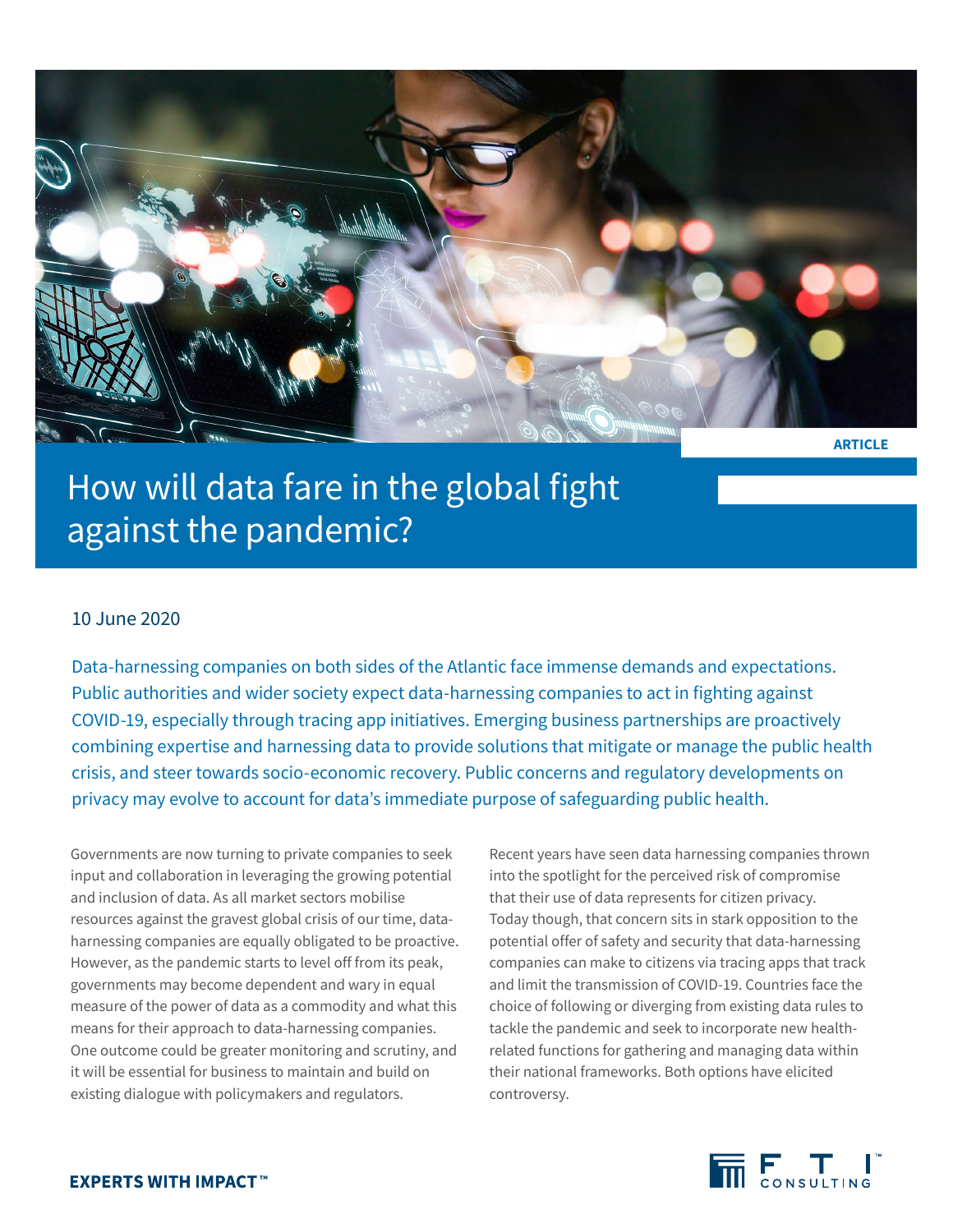The dichotomy between privacy and freedom is not new to the public consciousness. The post-9/11 period had exacerbated questions about rebalancing and questioning how much society should cede to governments in the name of strengthening safety and security. The legacy of the attacks includes the **Patriot Act** (Uniting and Strengthening America by Providing Appropriate Tools Required to Intercept and Obstruct Terrorism – USA-PATRIOT), which enabled enhanced domestic surveillance and increased the authority of law enforcement bodies to detect and prevent terrorism. The underlying doctrine of pre-emption behind this Act aligns, word-for-word, with the need of the hour to detect and prevent the spread of the virus.

The debate on COVID-19 tracing apps has brought many of the same concerns about invasions of privacy to the fore, within the US and beyond, though the potential of the apps is also widely acknowledged. While the US Department of Health and Human Services effectively waived some previously sacrosanct Health Insurance Portability and Accountability Act (HIPAA) health privacy law enforcement provisions to facilitate digital health technologies, the EU approach has aimed to provide COVID-19 relief within existing frameworks and exemptions. The General Data Protection Regulation (GDPR) outlines parameters which Member States apply uniformly and includes exemptions for crisis situations, but the EU Commissioner for Internal Market, Thierry Breton, indicated that the pandemic has proved the need for a "modern framework" for location data and tracing apps. Use of anonymised location data is one GDPR-compliant method EU countries have chosen to serve infection-tracing requirements.

The reason the EU hasn't taken a more heavy-handed or broad approach is the diverging postures its Member States have taken on tracing apps. The GDPR stipulates that the collection of non-anonymised personal data can be enabled based on two legal grounds: a national emergency law or explicit consent. While France and Norway are using domestic tracing apps, Germany, Italy, Ireland, Austria, and Switzerland have opted for the joint Apple-Google API. The former centralised model allows the national health authorities access to data and is also being trialled in the UK, whereas the latter decentralised approach limits government access to data. Data-driven solutions to the crisis are, however, implicated in a much broader and heavily politicised conversation around government overreach and the risk of over-surveillance. The tracing debate continues to be laced with demarcating the extent of power and access given to data-harnessing companies and governments alike, and we should expect the debate to be subject to intense public interest and scrutiny wherever and whenever such power and access are granted.

People's reliance on online platforms during the pandemic has also prompted policymakers and activist groups to call for the expedited passage of internet safety regulation around the world. In the immediate term, the UK Government is facing pressure to put legislation for its flagship 'Online Harms White Paper' and Age Appropriate Design Code before Parliament as quickly as possible, the impact of which would be significant for tech companies of all sizes. Momentum is more sluggish in the U.S. Congress, where COVID-19 focused privacy bills have also been introduced but will likely face a steep climb to enactment. EU decisionmakers have publicly stated that they consider the pandemic reason to focus on online platforms as a matter of urgency. Actions are set to include tackling misinformation and content moderation online, revisiting core platform liability and responsibility principles with a possible update to existing e-commerce rules, considering new proposals addressing use of data, evaluating how data-harnessing companies affect market competition, and resuming negotiations on taxing digital companies.

The crisis may, however, affect the longer-term vision for data policy. The UK's National Data Strategy for instance has been on hold since December last year, as extensive work during 2019 came to a halt with stakeholder consultations postponed and unlikely to resume until after the crisis subsides. Similarly, regulations including the GDPR review in the EU have been postponed to allow stakeholders time to contribute to consultations and decisionmakers to assess whether to amend upcoming legislation to reflect the changing socioeconomic landscape and account for how tech can help with health security. The German presidency is already widely expected to be the 'COVID-19 presidency', with efforts to be directed primarily towards mitigating the crisis and stimulating recovery. More specifically, Commissioner Breton has indicated that e-privacy will remain a priority and work will continue during the German presidency.

Regardless of the direction pursued in specific jurisdictions, businesses face a complex task of managing expectations and scrutiny. On the one hand, they have the potential to guide society through to socioeconomic safety and recovery. Contributions are expected, if not demanded, of leading tech businesses. Despite social distancing and confinement